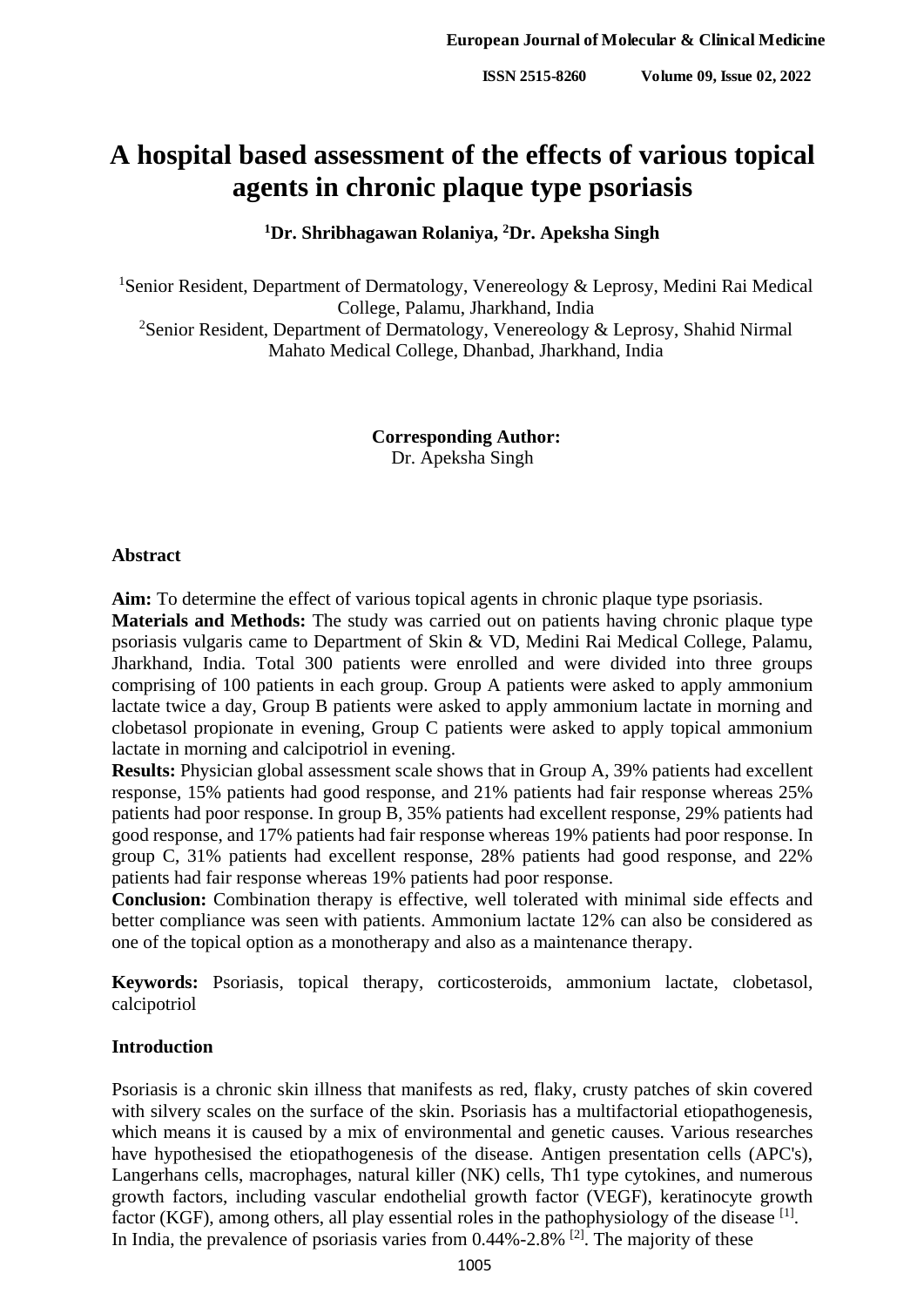patients have mild-to-moderate disease and can be treated with topical agents which provide potential therapeutic efficacy and limit the adverse effects of the systemic treatment to the target tissue. The approximate estimate of psoriatic patients in India accounts for 2.3% <sup>[3]</sup>.

Topical agents may be used occasionally or continually, depending on the situation. The use of more powerful drugs must be limited to a short period of time in order to allow for response, after which patients should be directed to occasionally take these medications for long-term treatment <sup>[4]</sup>. This method may help to lessen the likelihood of experiencing adverse effects. Patients who need ongoing topical treatment, on the other hand, should be counseled to take the least powerful agent that will still allow for disease management, or they should be switched to a topical drug that is linked with the lowest long-term risk. All patients receiving topical medication should have their skin checked on a frequent basis to ensure that any adverse effects do not manifest themselves  $[4, 5]$ .

To the best of our knowledge, the use of ammonium lactate has been examined in the treatment of allergic skin conditions, but there has been just a little research on its use in psoriasis vulgaris. In this study, the effects of ammonium lactate 12 percent lotion as monotherapy and in combination with clobetasol propionate (0.05 percent) and calcipotriol (0.005 percent) on patients with chronic plaque type psoriasis were investigated. Additionally, the side effects of ammonium lactate, clobetasol propionate, and calcipotriol were investigated in patients with chronic plaque type psoriasis.

### **Methodology**

The study was carried out on patients having chronic plaque type psoriasis vulgaris came to Department of Skin &VD, Medini Rai Medical College, Palamu, Jharkhand, India. Total 300 patients were enrolled and were divided into three groups comprising of 100 patients in each group. Group a patients were asked to apply ammonium lactate twice a day, Group B patients were asked to apply ammonium lactate in morning and clobetasol propionate in evening, Group C patients were asked to apply topical ammonium lactate in morning and calcipotriol in evening. Each patient was asked to do follow up at four weeks and eight weeks interval and response of treatment was evaluated subjectively and objectively.

Inclusion criteria: After obtaining ethical clearance, written, informed and signed consent patients suffering from stable chronic plaque type psoriasis involving less than 10% of body surface area and those had neither applied topical for last 2 weeks and nor taken systemic drugs for psoriasis for last three months, were enrolled.

PASI (Psoriasis Area Severity Index) Score for the selected patients was taken at baseline, at the end of 4 weeks and at the end of 8 weeks during the study period. The efficacy of the treatment regimen was analyzed by how many patients attained PASI 50 (i.e. 50% reduction in disease) at the end of the study i.e. 8 weeks.

#### **Results**

No significant difference was noted between study groups. Further on comparison of individual groups it was found that significant difference was present between PASI at 8 weeks between group A and group B, group A and group C but between group B and group C difference was not that much significant.

| Group   | <b>Baseline</b> | Week 4 | Week 8 |
|---------|-----------------|--------|--------|
| Group A | 6 025           | 5.67   | 5.32   |
| Group B | 6.653           | 5.411  |        |
| Group C |                 |        |        |

| Table 1: PASI assessment of patients clinically at different time intervals |  |
|-----------------------------------------------------------------------------|--|
|-----------------------------------------------------------------------------|--|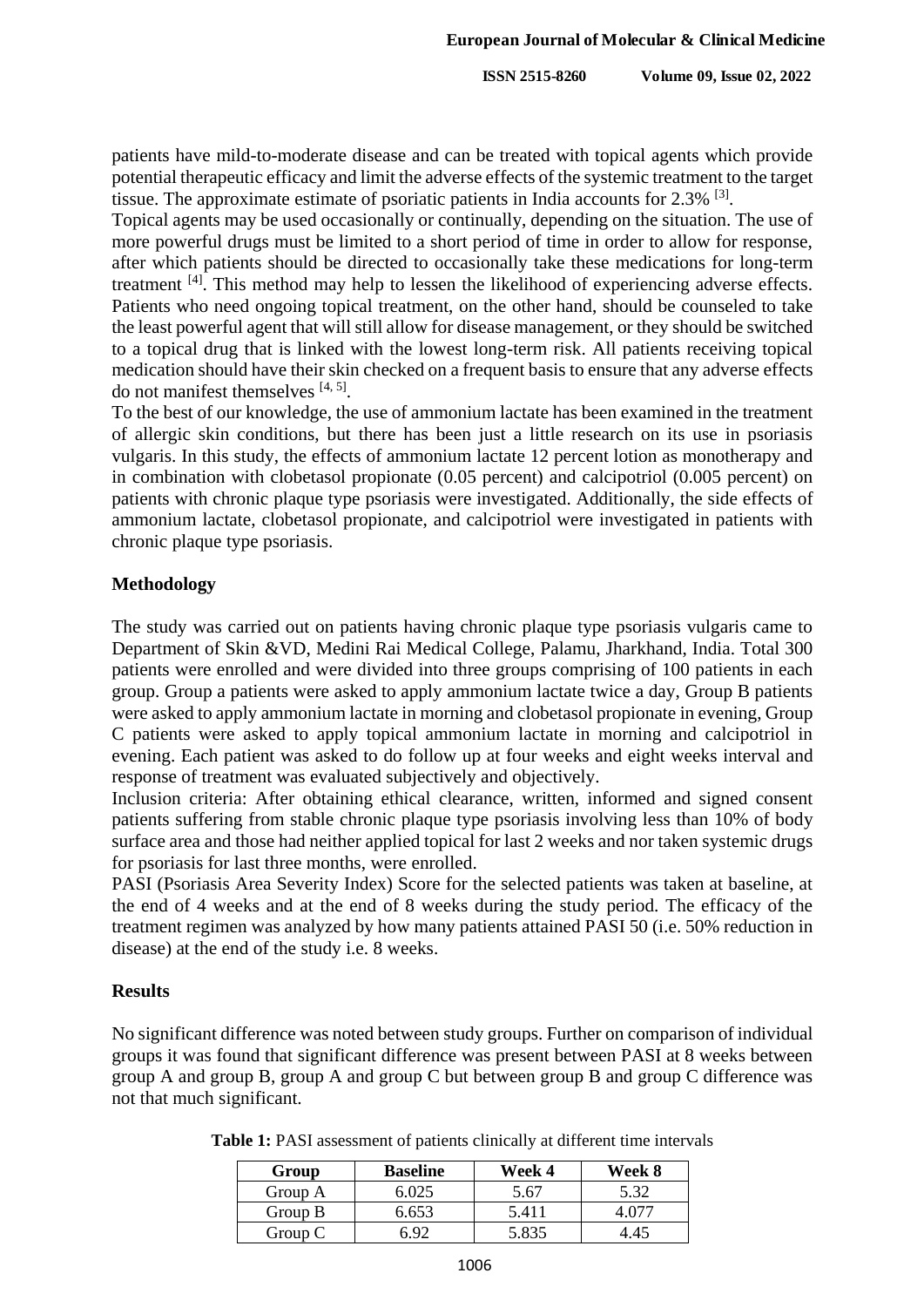**ISSN 2515-8260 Volume 09, Issue 02, 2022**

| <b>Characteristics</b> |     | Group               |  |         |  |
|------------------------|-----|---------------------|--|---------|--|
|                        |     | Group $A$ Group $B$ |  | Group C |  |
| PASI 50                | Yes |                     |  |         |  |
|                        | ง∩  | 50                  |  |         |  |

**Table 2:** PASI 50 effectiveness of all regimen

| <b>Table 3: PGAS</b> assessment of all the three groups |  |  |  |
|---------------------------------------------------------|--|--|--|
|---------------------------------------------------------|--|--|--|

| <b>PGAS</b> |           | <b>Groups</b>  |                |         |
|-------------|-----------|----------------|----------------|---------|
|             |           | <b>Group A</b> | <b>Group B</b> | Group C |
| Poor        | $0 - 24%$ | 25             |                | 19      |
| Fair        | 25-49%    | 21             |                | 22      |
| Good        | 50-74%    | 15             | 29             | 28      |
| Excellent   | 75-99%    | 39             | 35             | 31      |
|             |           | 100            |                | 100     |

Physician global assessment scale shows that in Group A, 39% patients had excellent response, 15% patients had good response, and 21% patients had fair response whereas 25% patients had poor response. In group B, 35% patients had excellent response, 29% patients had good response, and 17% patients had fair response whereas 19% patients had poor response. In group C, 31% patients had excellent response, 28% patients had good response, and 22% patients had fair response whereas 19% patients had poor response.

#### **Discussion**

Psoriasis manifests in varied forms including chronic plaque type, guttate psoriasis, pustular psoriasis and its variants, inverse flexural psoriasis, exfoliative type of psoriasis, regional psoriasis (involving scalp, napkin area, palms and soles).

In our study, group a patients were asked to apply ammonium lactate twice a day, Group B patients were asked to apply ammonium lactate in morning and clobetasol propionate in evening, Group C patients were asked to apply topical ammonium lactate in morning and calcipotriol in evening.

The most common form is chronic plaque psoriasis (psoriasis vulgaris), which accounts for the majority of cases. Psoriasis is characterized by well circumscribed, erythematous plaques with silvery white scales that represent a response to an infiltration of inflammatory T cells producing disease-stimulating cytokines in skin lesions. Although no cure is available, the disease can be effectively controlled by various therapeutic options, used alone or in combination [4]. Topical treatment is best used to treat psoriasis affecting less than 10% of total body surface area <sup>[5]</sup>. Topical treatments including emollients, topical corticosteroids, vitamin D analogues, tar based preparations, dithranol, salicyclic acid and topical retinoids can be used as monotherapy or in combination with other agents.

Ammonium lactate lotion 12% is composed of ammonium lactate (lactic acid), cetyl alcohol, glycerin, magnesium aluminum silicate, water, light mineral oil, propylene glycol, methyl and propylparaben, laureth-4, and polyoxyl 40 stearate  $[6-8]$ . When applied to the skin, it has been shown to create a stimulatory response that induces an epidermal proliferation increasing epidermal thickness and hydration and an increased number of granular layers and underlying dermal cells. Lactic acid is an alpha-hydroxy acid and may act as a humectant when applied to the skin. Topical Calcipotriol 0.005% is effective and well tolerated for the treatment of psoriasis. It reduces keratinocytes proliferation and enhances differentiation. These actions are mediated via vitamin D receptors located in the nucleus of keratinocytes. It also inhibits T-cell proliferation and decreases ICAM-1 expression thus exerting an immunomodulatory effect <sup>[9]</sup>. Clobetasol propionate 0.05% exert anti-inflammatory, anti-proliferative and